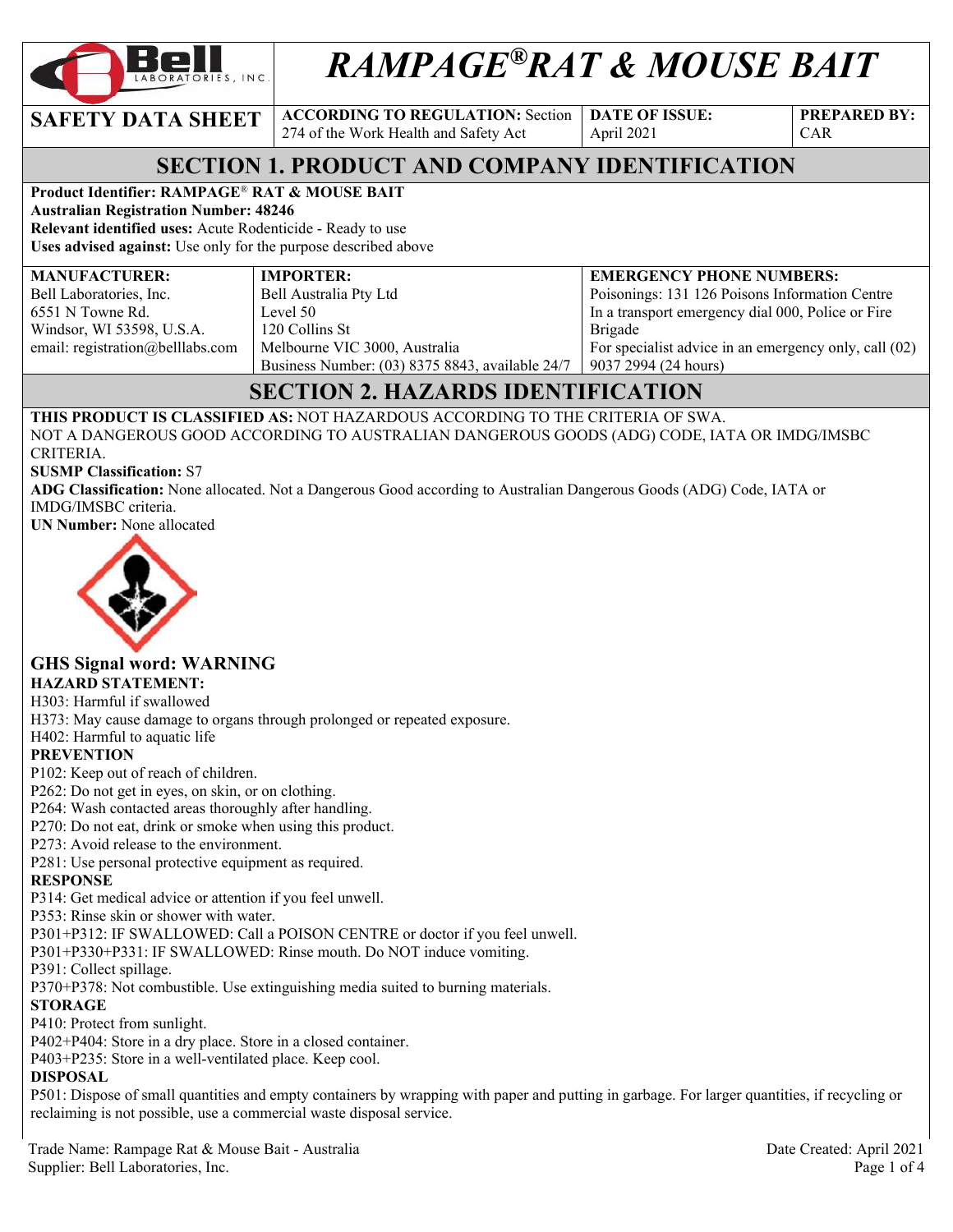### **SECTION 3. COMPOSITION/INFORMATION ON INGREDIENTS**

| Component                                                                             | CAS No.     | % By weight |
|---------------------------------------------------------------------------------------|-------------|-------------|
| Cholecalciferol [9,10-secocholesta- 5,7,10(19)-trien-3-ol]                            | 67-97-0     | 0.075%      |
| <b>Inert and Non-Hazardous Ingredients</b><br>(Unlisted components are non-hazardous) | Proprietary | 99.925%     |

### **SECTION 4. FIRST AID MEASURES**

#### **Description of first aid measures**

Poisons Information Centre (for exposure or poisoning) contact a doctor or phone Australia 13 1126, available 24/7.

**Ingestion:** Call physician or emergency number immediately. Have this SDS with you when you call. Have person sip a glass of water if able to swallow. Do not induce vomiting unless instructed by physician.

**Inhalation:** Not applicable**.** 

**Eye contact:** Hold eye open and rinse slowly with water for 15 – 20 minutes. Remove contact lenses, if present, after the first 5 minutes, then continue rinsing eye. If irritation develops, obtain medical assistance.

Skin contact: Take off contaminated clothing. Rinse skin immediately with plenty of water for 15 - 20 minutes. If irritation develops, obtain medical assistance.

#### **Most important symptoms and effects, both acute and delayed**

Ingestion of excessive quantities may cause hypercalcemia, anorexia, nausea, vomiting, loss of appetite, extreme thirst, lethargy, diarrhea, profuse sweating, headache.

**Advice to physician:** There is no specific antidote. If serum calcium levels are elevated, treatment with calcitonin is effective in reducing calcium to normal levels. Continue monitoring serum calcium and treat as necessary for hypercalcemia. (Reference: AMA Drug Evaluations, Third Edition (1977) Chapter 16, pp. 248-251)

**Advice to Veterinarian:** For animals ingesting bait and/or showing poisoning signs, induce vomiting by using hydrogen peroxide or administration of activated charcoal with a cathartic. If clinical signs develop, treatment consisting of saline diuresis combined with the use of furosemide, corticosteroids, and phosphate binders are recommended. Calcitonin or pamidronate may be needed for animals that remain hypercalcemic despite symptomatic treatment.

### **SECTION 5. FIRE-FIGHTING MEASURES**

**Extinguishing media**

Suitable Extinguishing Media: water, foam or inert gas.

Unsuitable Extinguishing Media: None known.

**Special hazards arising from the mixture:** High temperature decomposition or burning in air can result in the formation of toxic gases, which may include oxides of carbon.

**Advice for firefighters:** Wear protective clothing and self-contained breathing apparatus.

### **SECTION 6. ACCIDENTAL RELEASE MEASURES**

**Personal precautions, protective equipment and emergency procedures**: Gloves should be worn when handling the bait. Collect spillage without creating dust.

**Environmental precautions:** Do not allow bait to enter drains or water courses. Where there is contamination of streams, rivers or lakes contact the appropriate environment agency.

**Methods and materials for containment and cleaning up**

**For Containment:** Sweep up spilled material immediately. Place in properly labeled container for disposal or re-use.

**For Cleaning Up:** Wash contaminated surfaces with detergent. Dispose of all wastes in accordance with all local, regional and national regulations.

**Reference to other sections:** Refer to Sections 7, 8 & 13 for further details of personal precautions, personal protective equipment and disposal considerations.

### **SECTION 7. HANDLING AND STORAGE**

**Precautions for safe handling**: Do not handle the product near food, animal foodstuffs or drinking water. Keep out of reach of children. Do not use near heat sources, open flame, or hot surfaces. As soon as possible, wash hands thoroughly after applying bait and before eating, drinking, chewing gum, using tobacco, or using the toilet.

**Conditions for safe storage, including any incompatibilities:** This product is a Scheduled Poison. Observe all relevant regulations regarding sale, transport and storage of this schedule of poison. Protect this product from light. Store in the closed original container in a dry, cool, wellventilated area out of direct sunlight. Make sure that the product does not come into contact with substances listed under "Incompatibilities" in Section 10. Check packaging - there may be further storage instructions on the label.

Trade Name: Rampage Rat & Mouse Bait - Australia Date Created: April 2021 Supplier: Bell Laboratories, Inc. 2006 Page 2 of 4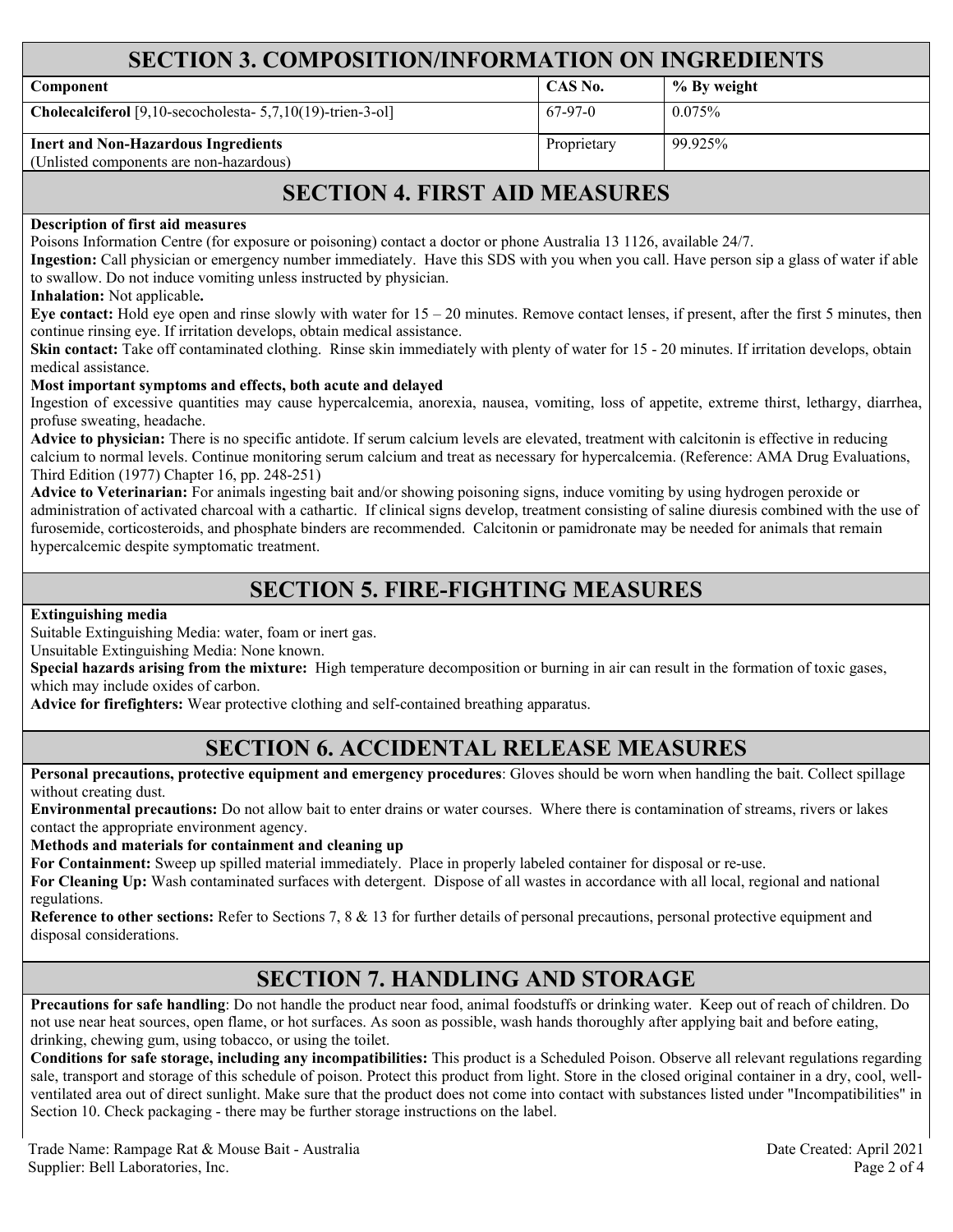# **SECTION 8. EXPOSURE CONTROLS/PERSONAL PROTECTION**

| Established Limits |                 |                 |                     |
|--------------------|-----------------|-----------------|---------------------|
| Component          | OSHA            | ACGIH           | <b>Other Limits</b> |
| Cholecalciferol    | Not Established | Not Established | Not Established     |

The following Australian Standards will provide general advice regarding safety clothing and equipment:

Respiratory equipment: **AS/NZS 1715**, Protective Gloves: **AS 2161**, Occupational Protective Clothing: AS/NZS 4501 set 2008, Industrial Eye Protection: **AS1336** and **AS/NZS 1337**, Occupational Protective Footwear: **AS/NZS2210**No special equipment is usually needed when occasionally handling small quantities. The following instructions are for bulk handling or where regular exposure in an occupational setting occurs without proper containment systems.

**Ventilation:** No special ventilation requirements are normally necessary for this product. However make sure that the work environment remains clean and that dusts are minimised.

**Eye Protection:** Eye protection such as protective glasses or goggles is recommended when this product is being used.

**Skin Protection:** The information at hand indicates that this product is not harmful and that normally no special skin protection is necessary. However, we suggest that you routinely avoid contact with all chemical products and that you wear suitable gloves when skin contact is likely. **Protective Material Types:** We suggest that protective clothing be made from the following materials: rubber.

**Respirator:** If there is a significant chance that dusts are likely to build up in the area where this product is being used, we recommend that you use a suitable dust mask.

### **SECTION 9. PHYSICAL AND CHEMICAL PROPERTIES**

**Information on basic physical and chemical properties** 

**Established Limits** 

| Appearance/Color:                                    | Blue-grey-beige-brown granular pellet                                                                                                                                                                                                                                                                                                                                                |
|------------------------------------------------------|--------------------------------------------------------------------------------------------------------------------------------------------------------------------------------------------------------------------------------------------------------------------------------------------------------------------------------------------------------------------------------------|
| Odor:                                                | Sweet grain-like                                                                                                                                                                                                                                                                                                                                                                     |
| <b>Odor Threshold:</b>                               | No data                                                                                                                                                                                                                                                                                                                                                                              |
| pH:                                                  | No data                                                                                                                                                                                                                                                                                                                                                                              |
| <b>Melting point:</b>                                | No data                                                                                                                                                                                                                                                                                                                                                                              |
| <b>Boiling point:</b>                                | No data                                                                                                                                                                                                                                                                                                                                                                              |
| <b>Flash point:</b>                                  | No data                                                                                                                                                                                                                                                                                                                                                                              |
| <b>Evaporation rate:</b>                             | No data                                                                                                                                                                                                                                                                                                                                                                              |
| <b>Flammability:</b>                                 | No data                                                                                                                                                                                                                                                                                                                                                                              |
| <b>Upper/lower flammability or explosive limits:</b> | No data                                                                                                                                                                                                                                                                                                                                                                              |
| <b>Vapor Pressure:</b>                               | No data                                                                                                                                                                                                                                                                                                                                                                              |
| <b>Vapor Density:</b>                                | No data                                                                                                                                                                                                                                                                                                                                                                              |
| <b>Relative Density:</b>                             | 1.28 g/mL @ $20^{\circ}$ C                                                                                                                                                                                                                                                                                                                                                           |
| <b>Solubility (water):</b>                           | No data                                                                                                                                                                                                                                                                                                                                                                              |
| <b>Solubility (solvents):</b>                        | No data                                                                                                                                                                                                                                                                                                                                                                              |
| <b>Partition coefficient: n-octanol/water:</b>       | No data                                                                                                                                                                                                                                                                                                                                                                              |
| <b>Auto-ignition temperature:</b>                    | No data                                                                                                                                                                                                                                                                                                                                                                              |
| Decomposition temperature:                           | No data                                                                                                                                                                                                                                                                                                                                                                              |
| Viscosity:                                           | No data                                                                                                                                                                                                                                                                                                                                                                              |
|                                                      | $\overline{C}$ $\overline{C}$ $\overline{C}$ $\overline{C}$ $\overline{C}$ $\overline{C}$ $\overline{C}$ $\overline{C}$ $\overline{C}$ $\overline{C}$ $\overline{C}$ $\overline{C}$ $\overline{C}$ $\overline{C}$ $\overline{C}$ $\overline{C}$ $\overline{C}$ $\overline{C}$ $\overline{C}$ $\overline{C}$ $\overline{C}$ $\overline{C}$ $\overline{C}$ $\overline{C}$ $\overline{$ |

# **SECTION 10. STABILITY AND REACTIVITY**

**Reactivity:** Stable when stored in original container in a cool, dry location.

**Chemical stability:** Stable when stored in original container in a cool, dry location.

**Possibility of hazardous reactions:** Refer to Hazardous decomposition products

**Conditions to avoid:** Avoid extreme temperatures (below 0°C or above 40°C).

**Incompatible materials**: Avoid strongly alkaline materials.

**Hazardous decomposition products:** High temperature decomposition or burning in air can result in the formation of toxic gases, which may include oxides of carbon.

# **SECTION 11. TOXICOLOGICAL INFORMATION**

**Information on toxicological effects** 

**Acute Toxicity** 

LD50, oral (ingestion):  $>5001$  mg/kg (rats) (Cholecalciferol Rat LD50 oral: 43.6 mg/kg bw).

**LD50, dermal (skin contact):** > 5001 mg/kg (rats) (Cholecalciferol not determined).

**LC50, inhalation:** Product is a granular pellet and therefore exposure by inhalation is not relevant.

**Skin corrosion/irritation :** Not irritating to skin.

**Serious eye damage/Irritation:** Not irritating to eyes.

Trade Name: Rampage Rat & Mouse Bait - Australia Date Created: April 2021 Supplier: Bell Laboratories, Inc. Page 3 of 4